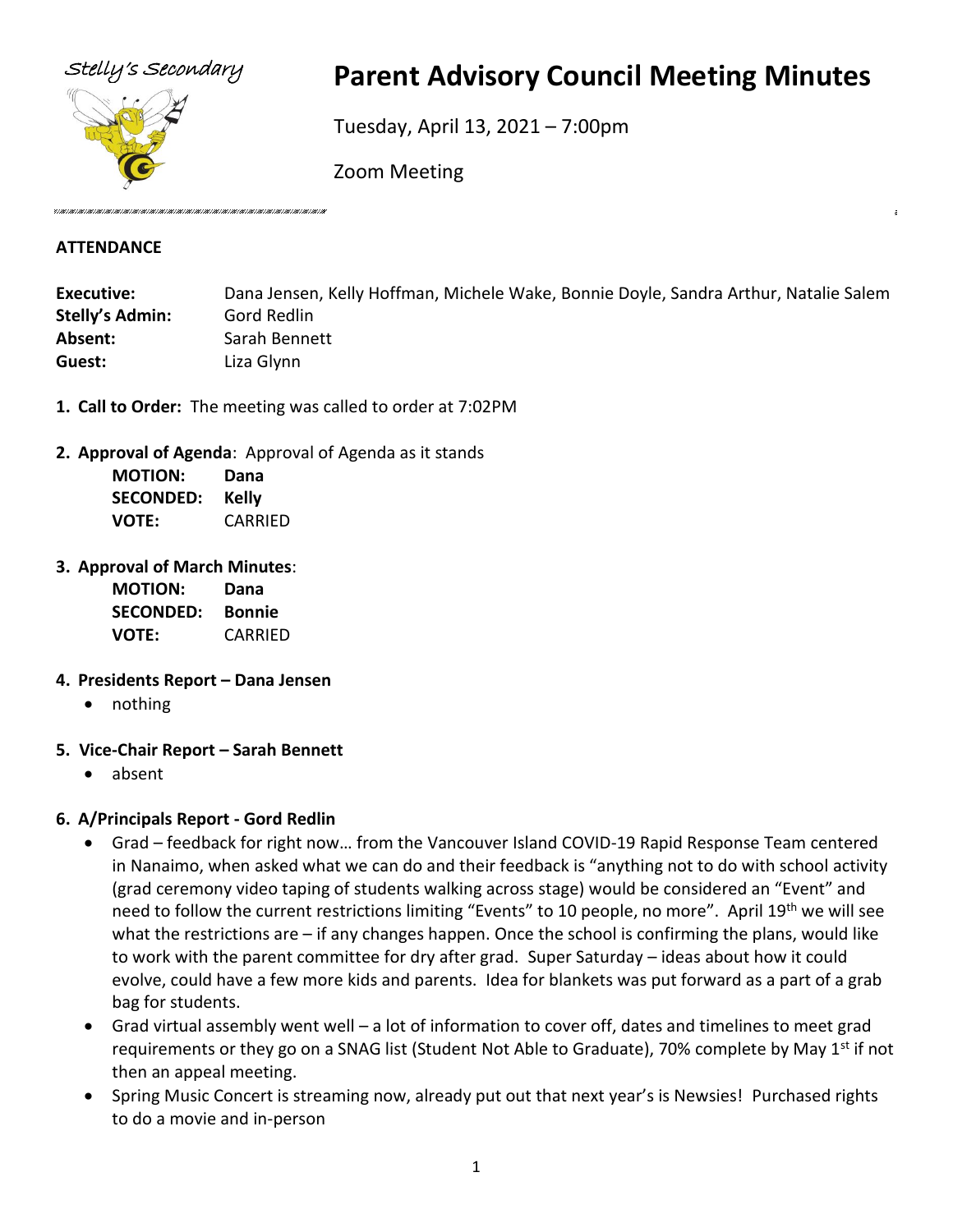- Mask wearing new rules announced and was very well-received, for many no change as masks already worn all of the time, for others the need to keep there mask on even while at their desk was new.
- Visit from VIHA from the Vancouver Island COVID-19 Rapid Response Team centered in Nanaimo, first school that this person came to for fact finding, what are some cool ideas, things to share. 39 schools in province participating. Representative was very impressed and pleased with the cohort modelling, the class schedule shifting throughout the school year (300 classes, moving around), complexity to manage flow, adjusting to seating, and with 87% of classes with everyday in-person instruction. Stelly's staff and students are doing an amazing job. Very productive meeting, and information will be shared with other schools.
- Timetabling, staffing, and budget allotments are in full swing for next year. Working on Semester and Quarter models. Will not be determined until later when the decision can be made according to PHO restrictions etc.
- The model for district providing funding is changing a bit, the way it is sorted, Gord feels we're in a good position for budget for next year.
- Literacy and Numeracy Session 3 underway and going well.
- International Program District wide approximately 280 students for next September registration is right now put on hold, not taking any more right now, as the home placements are short**. Looking for homestay families, information is on the website**
- Quarter three one week left, turnaround day then NID on Friday.
- April 29 is report card distribution day
- April 23 student-initiated teacher professional day anti-racism workshop and school growth plan development for next year.
- Mr. Bob Pegg awesome Day Custodian for years at Stelly's has retired. Mr. Sean Thompson is our excellent new Day Custodian. They are (have been) instrumental in keeping our school clean and safe throughout the Pandemic.
- Introducing a new course next year Basketball Sport Performance class Mr Braun and Mr Peden are spearheading this, will run in the morning, so still a requirement to have a full time table.
- Tennis courts on east side of climbing wall will be resurfaced with school colors could be as soon as next week, brand new nets, district is helping to fund this to make it happen
- Multi purpose room stage floor in need of repair and will be completely stripped and re-done over a weekend!

## **7. COPACS Report (verbal) – Bonnie Doyle**

- Dave Eberwein confirmed changes from PHO grade 4 and 5 are mandated to wear masks in class as well as changes in staff mask wearing and that this will be re-evaluated April 19.
- Still waiting on info of staff vaccination program due to pause on the astra Zeneca program.
- The district survey on how the year has gone was sent out to parents staff and students and results are pending.
- A number of staff wellness programs have been undertaken such as mindfulness, indigenous elders and mental health initiatives.
- The budget planning process has gone well and there will be daytime custodial at the elementary level in next years budget. The district is encouraging parents to attend the budget meeting on April 15 for input.
- Discussion also occurred on the keating flyover and discussions taking place.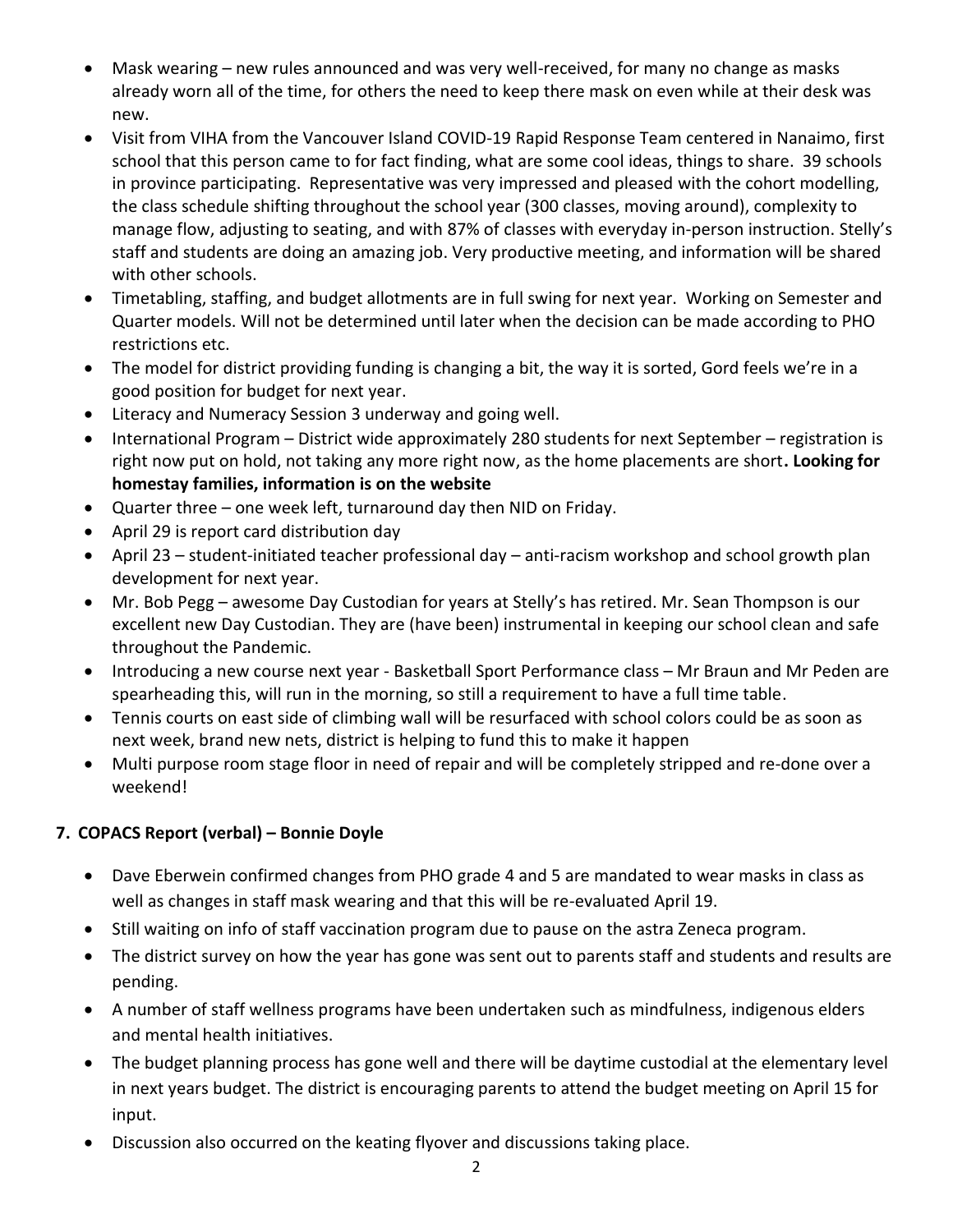- Also, the White Road property initiative did the early childhood education location has stalled due to funding.
- Finally, BCCPac AGM is taking place in may and COPACS is encouraging PACS to attend. {side note: Dana will attend for Stelly's PAC}

## **8. Canadian Parents for French (CPF) Report – Sandra Arthur**

- The Jazz in Spring series concert is now complete. The third concert features a great local singer, Edie DaPointe singing in French. We hope all students will enjoy watching these fabulous jazz concerts.
- They can be viewed at www.cpflive.ca
- CPF Saanich offered Stelly's an additional gift such as French dictionaries for the school classroom. We have as yet not heard back. We have budget so please get back to us!
- For Grade 11 and 12 students only! You are invited to take part in our famous CPF Concours! Chers juges, chers parents, chers professeurs et chers amis, students who study French in Grade 11 and 12 should submit their traditional Concours d'art oratoire videos by April 15, 2021! The rules remain the same as previous years: 3 to 5-minute speeches, non-fiction, one take to camera – no video editing allowed.

BC & Yukon students can submit their entries through CPF Manitoba. Deadline: April 15, 2021 Learn more here:<https://on.cpf.ca/en/concours-dart-oratoire/>

What are the prizes? Students who win 1st place in their category receive a \$4,000 scholarship to York University Glendon Campus.

Grade 11 and 12 winners in 1st, 2nd and 3rd place in Ontario moves on to the CPF National finals for an opportunity to win big university scholarships!

- Reminder to our Grads 2021. Bursaries for students! New scholarships are making it easy for students to pursue post-secondary in French in the West! Next year, students attending SFU, UBC, UVic or Éducacentre can earn \$3,000, simply for learning in French! To find out more, visit <https://acufc.ca/fslbursaries/>
- Fundraising: CPF Saanich plan to make two-three maple syrup fund-raising sales during the year: the first being at the end of the school year, followed by November and again for spring - if there are any supplies left. Thank you for supporting as we do use our funds to sponsor fun learning opportunities in French within SD63.
- Not confirmed but there might be an opportunity to Grade 12 students to make a short video about the value of the French Immersion program, etc. They will be offered a small stipend per video. Stay tuned on our Facebook page and Stelly's French Immersion news for updates.
- CPF Saanich will be holding its AGM on May 6 at 7.30 pm. CPF Saanich will require a new volunteer to represent Stelly's at their meetings. This could be especially of interest to Grade 11 parents, who may wish to participate in the K/12 gift exchange or FI grad events. Please send an email to [cpf.Saanich@gmail.com](mailto:cpf.Saanich@gmail.com)

## **9. Treasurer's Report - Kelly Hoffman**

- Gaming Account Closing Balance Mar  $31<sup>st</sup>$  \$19,841.97 / Committed: \$15,348.92 Available Funds: \$4,493.05
- General Account Closing Balance Mar  $31<sup>st</sup>$  \$6,389.74 / Committed: \$4,220.96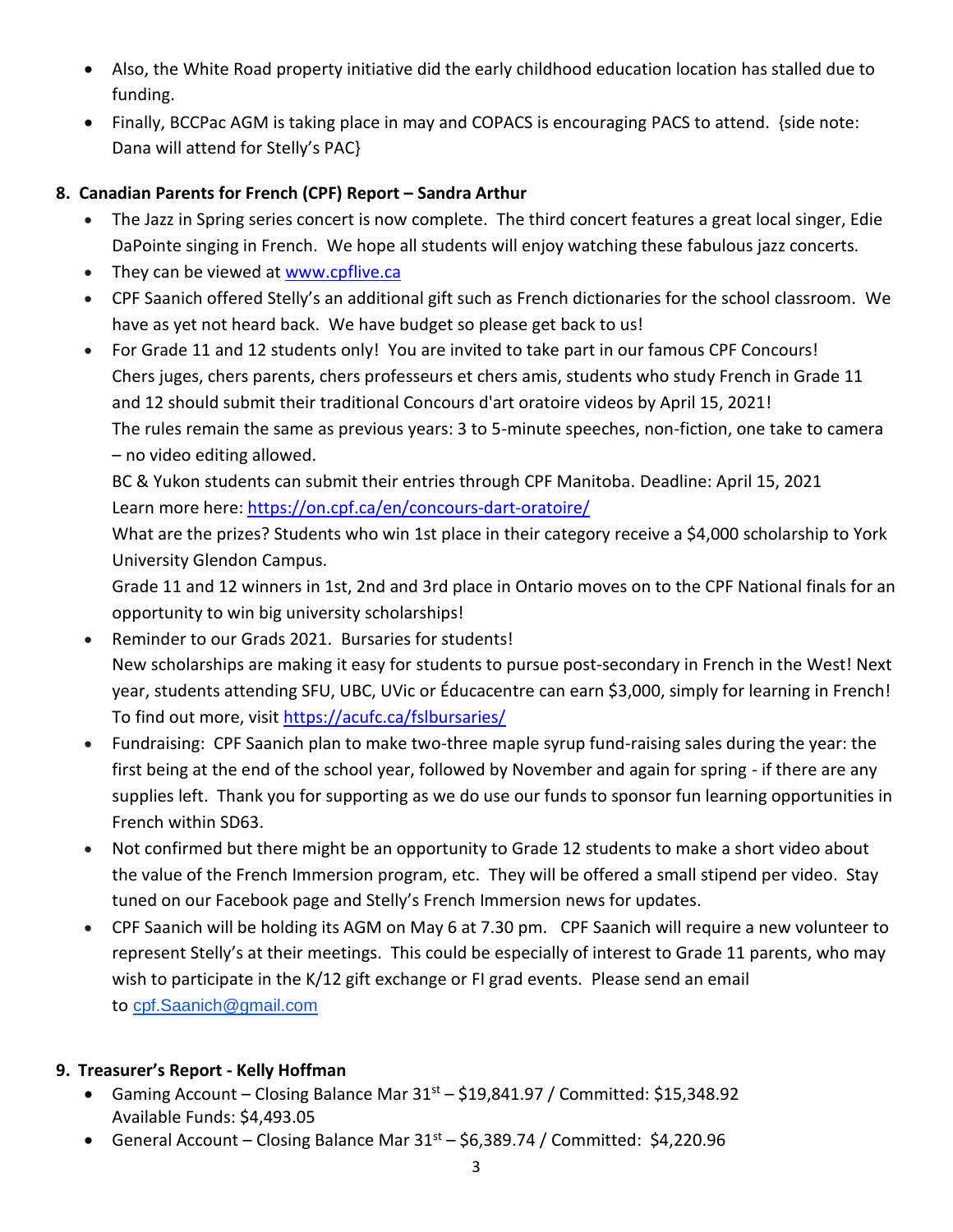### **10. Funding Requests – Kelly Hoffman**

- a) Climbing Academy approval for no change to the 4-year climbing academy \$1200 (200 for gear), returning \$1100 (new pair of shoes) ½ year option \$700/\$600 – field trips rolled in / AMOUNT / Ryan Braun
	- o SUMMARY 3 signatures required for supporting Stelly's to proceed with Academy with same fees as last year. Similar COVID protocols as this year.
	- **MOTION**: Approved Dana, Kelly, Natalie and Bonnie will sign
- b) Integrated Support / \$2,000 / Stephanie Glube
	- o SUMMARY: special education department
		- **VOTE: this was pre-approved**
- c) Printed Backdrop featuring English/French/Secoten text / \$495+tax and courier / Sandra Arthur
	- $\circ$  SUMMARY: A tri-lingual backdrop for use at school events, awards, grads, sport events, contest winners, celebration events for students and teachers. Amount Requested:\$495 (plus 12% taxes) is the price for 1) one 104" × 92" curved frame 2) one custom single-side printed fabric for the 104" × 92" curved frame 3) one carrying bag Please note that the \$495 special is a curved backdrop like this http://vancouverbanner.ca/images/trade-showbackdrop-1.jpg **MOTIONED**: Rebranding with school logo – wouldn't make sense to approve this backdrop at this time, as designing could be impacted by new branding. Considering from a financial perspective, this would have to come from General Account – can we carry over to a budget line item for next year? We would still need another request and re-visit

**VOTE: Bring back next month**

#### **11. Communications Update - Natalie Salem**

- Nothing to report
- Dana will be asking for the AGM information looking for volunteers to be posted on the Facebook page

#### **12. Old Business**:

- Staff Appreciation Lunch
	- o Gord will ask a few staff if there are preferences/ideas and a date
	- $\circ$  Timing after June 25<sup>th</sup> date to be determined
- AGM (May 11) and PAC nominations for:
	- o President
	- o Vice President VACANT
	- o Secretary VACANT
	- o Treasurer
	- o Representative for COPACS VACANT
	- o School Planning Council Liaison VACANT

#### **13. New Business**:

• Question for Ryan from Sandra – Any news on whether the Saanich Fair will go ahead - thus fundraising op for sport and music… - Ryan has said yes, they are planning something and will open concession in some way for students to work and fundraise